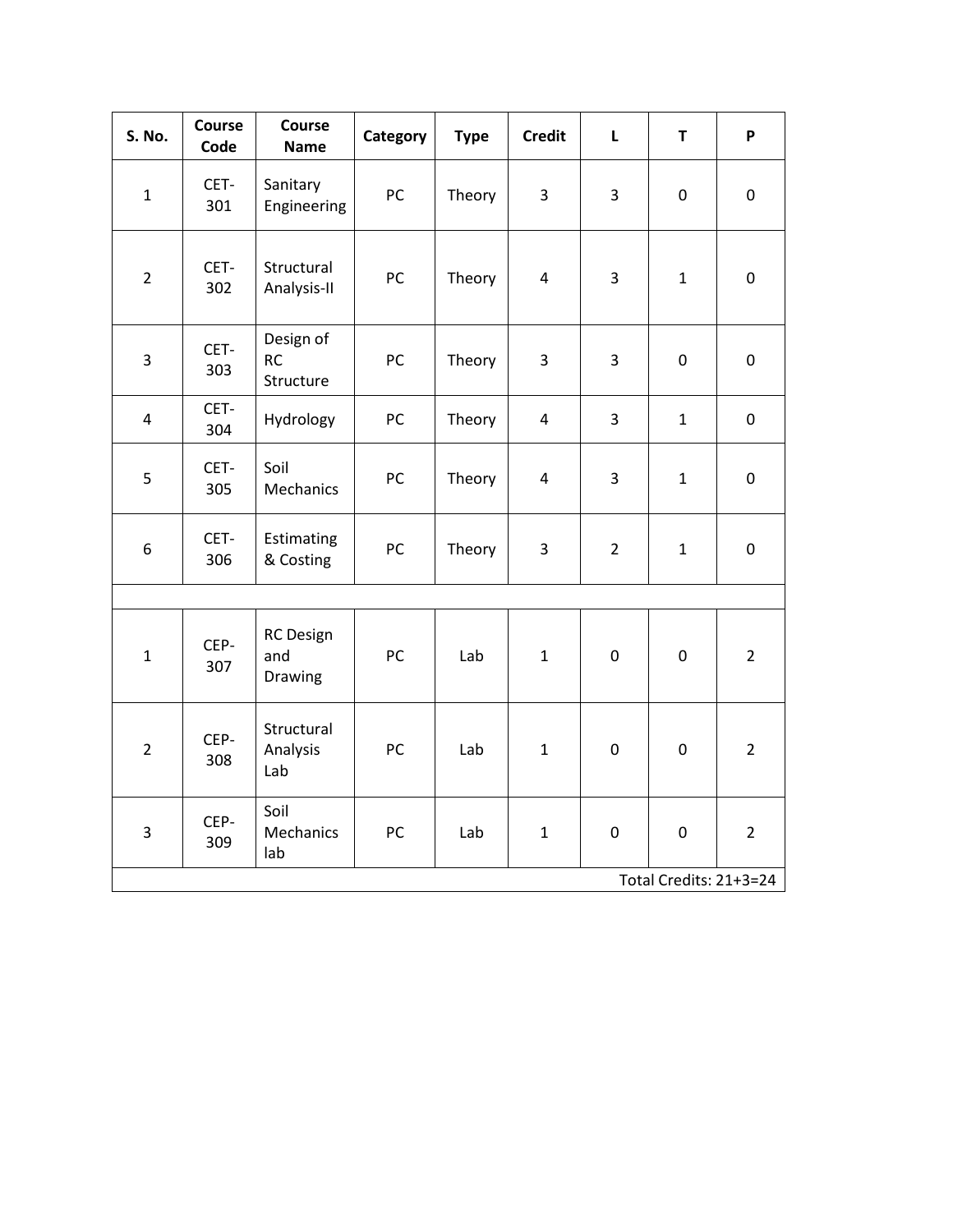| <b>UG</b>                    | <b>Department: Civil Engineering</b>     |
|------------------------------|------------------------------------------|
| <b>Course Code: CET 301</b>  | <b>Course Name:</b> Sanitary Engineering |
| Credit: 3                    | $L$ -T-P: 3-0-0                          |
| <b>Version:</b>              | <b>Approved on:</b>                      |
| <b>Pre-requisite course:</b> |                                          |

Sewage disposal; Layout of Sewerage system; Characteristics of municipal wastewater; Basics of microbiology and biological oxidation.

Wastewater Treatment: Treatment scheme; Screening; Grit removal; Sedimentation; Floatation; Activated sludge process; Extended aeration; Trickling filters; RBC, UASB; aerated lagoons; Septic tank; Sludge handling and disposal.

Introduction to tertiary treatment. Recycle and reuse of treated sewage. Introduction to natural systems like Stabilization ponds, wetlands etc. Rural wastewater management including introduction to total sanitation campaign.

### **Books**

- 1. Wastewater Treatment by Metcalf & Eddy, TMH.
- 2. Manual of Sewage treatment by CPHEEO, Ministry of Urban Dev., GOI
- 3. Environmental Engineering by Davis and Cornwell, McGraw Hill
- 4. Wastewater treatment for pollution control and reuse by Soli J. Arceivala abd Shyam R. Asolekar, TMH.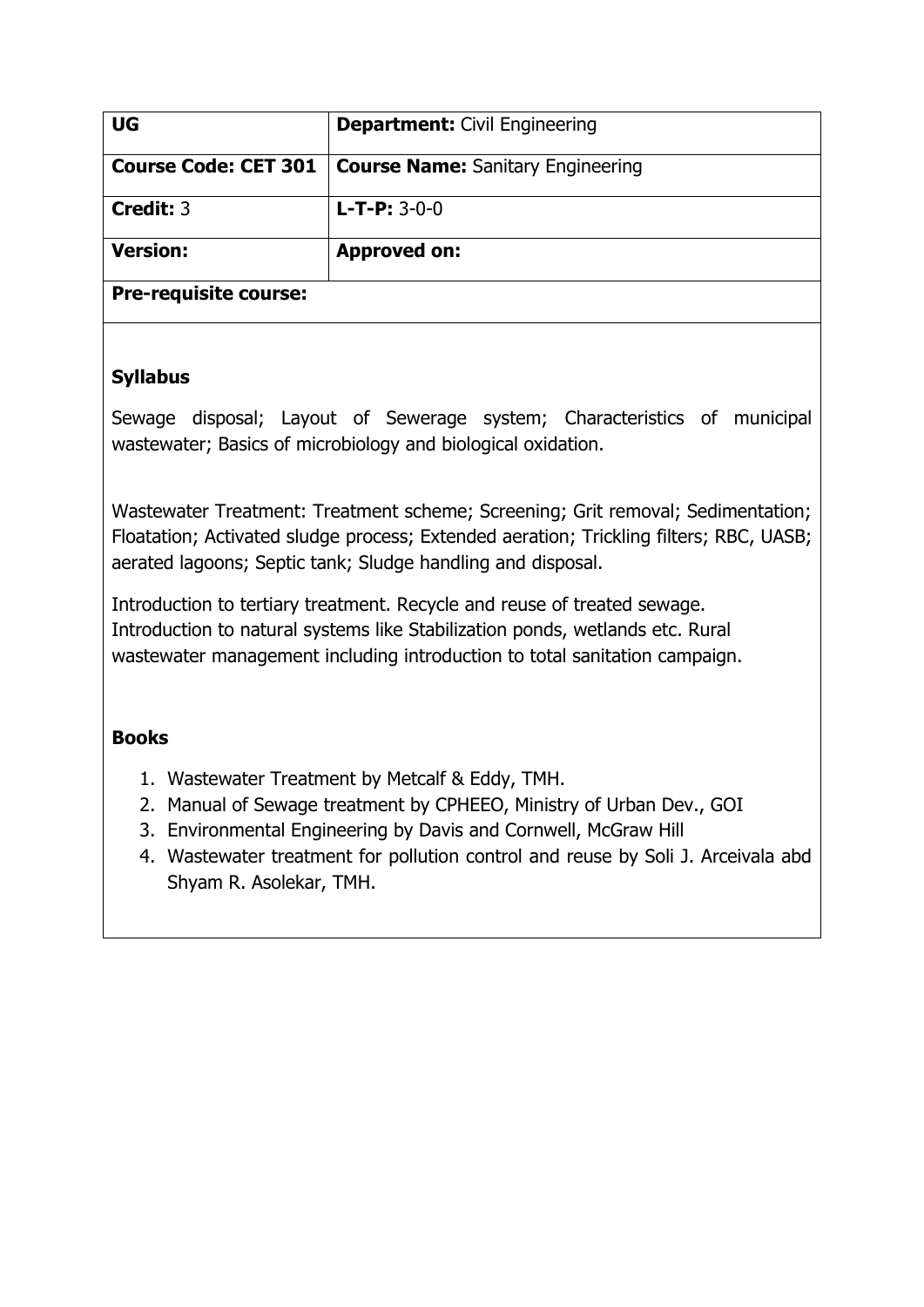| <b>UG</b>                                     | <b>Department: Civil Engineering</b>        |  |
|-----------------------------------------------|---------------------------------------------|--|
| <b>Course Code: CET 302</b>                   | <b>Course Name: Structural Analysis -II</b> |  |
| <b>Credit: 4</b>                              | $L$ -T-P: 3-1-0                             |  |
| <b>Version:</b>                               | <b>Approved on:</b>                         |  |
| Pre-requisite course: Structural Analysis - I |                                             |  |

Degree of Kinematic indeterminacy and restrained structure; Displacement approach of analysis – Slope deflection method, Moment distribution method for analysis of continuous beams and rigid – jointed plane frame; Use of symmetry; Three hinged and two hinged arches; Matrix method using system approach – flexibility and stiffness method for analysis of pin-jointed plane frame, continuous beams and rigid – jointed plane frame; Introduction to Direct Stiffness method; Assembly of stiffness and load vectors; Boundary condition and solutions; Application to planer structures – trusses beams and frames & its computer formulations.

# **Books**

1. Structural Analysis- A Matrix Approach by G.S. Pandit and S.P. Gupta

- 2. Structural Analysis by C.K. Wang
- 3. Basic Structural Analysis by Reddy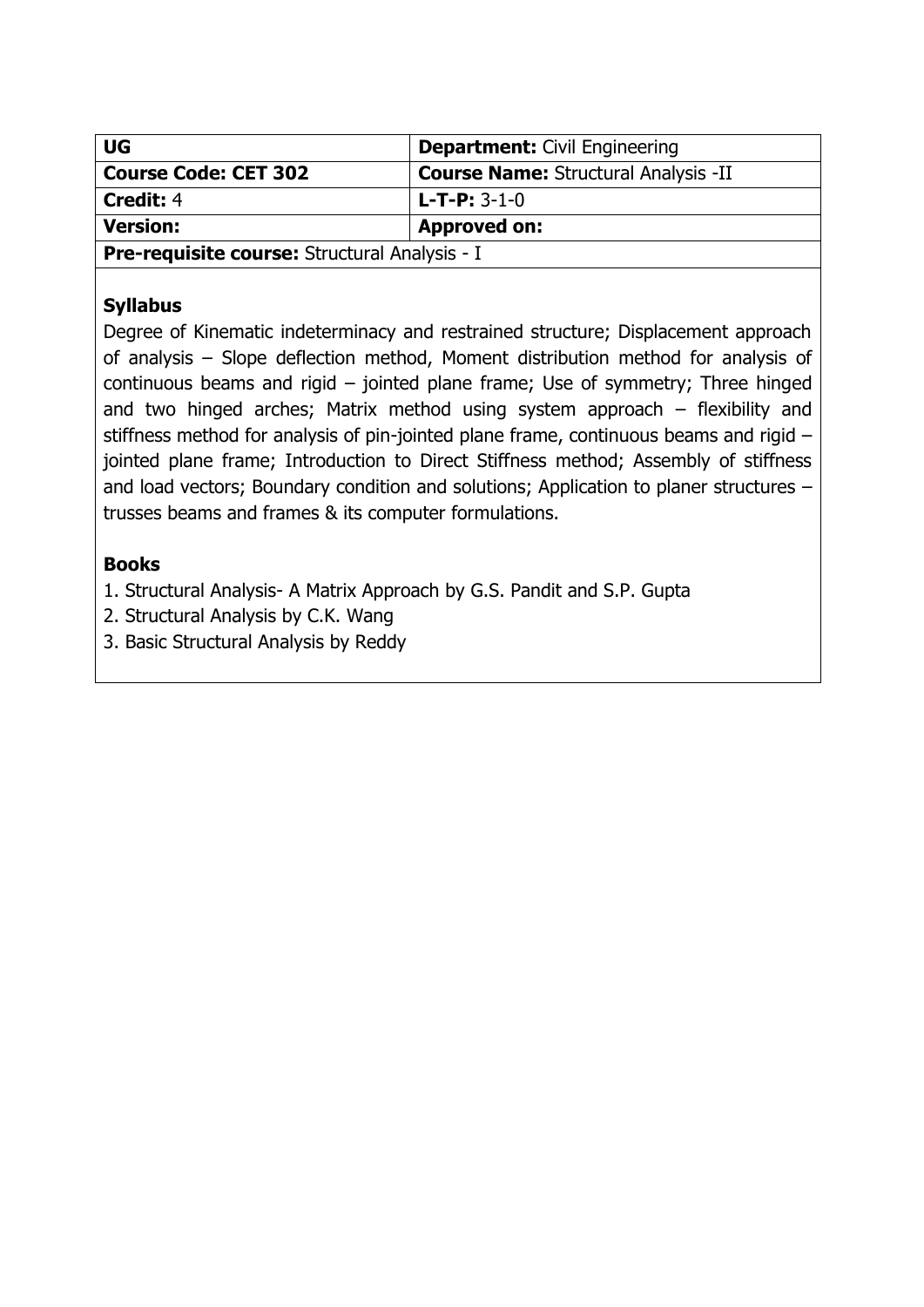| <b>UG</b>                    | <b>Department:</b> Civil Engineering        |
|------------------------------|---------------------------------------------|
| <b>Course Code: CET 303</b>  | <b>Course Name: Design of RC Structures</b> |
| Credit: 3                    | l L-T-P: 3-1-0                              |
| <b>Pre-requisite course:</b> |                                             |

Basic philosophy of Working Stress and Limit state Methods for Design of concrete structures; Design of beams; singly and doubly reinforced rectangular beams; Design of secondary & main beams, cantilevers, balconies and staircases (excluding spiral staircase); Design of slabs; one way slabs; two-way slabs with corners free to lift up and held down; design of continuous slab; T-beams subjected to flexure, shear & torsion and T-beam floors; Design of columns; axially loaded and eccentrically loaded columns; effect of small and large eccentricities; Design of footings; isolated and combined footings; Portal frames with fixed and hinged supports.

(Note: Limit state method of design will be adopted except otherwise specially mentioned).

### **Text Books**

- 1. RCC by Jain & Jaykrishna
- 2. Design of RCC Structures by Menon & Pillai
- 3. RCC by Sinha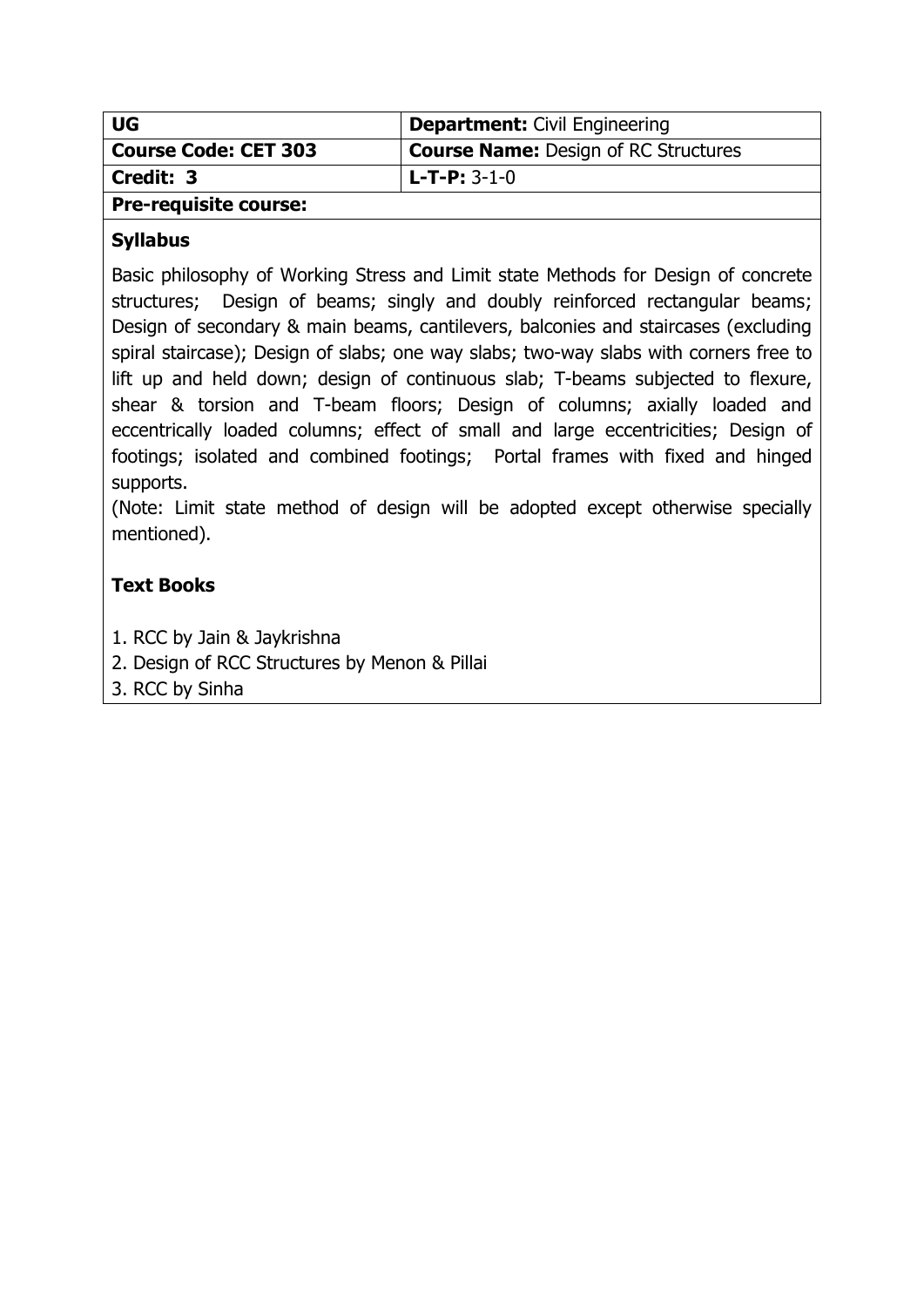| <b>UG</b>                    | <b>Department: Civil Engineering</b> |  |
|------------------------------|--------------------------------------|--|
| <b>Course Code: CET 304</b>  | <b>Course Name: Hydrology</b>        |  |
| <b>Credit: 4</b>             | $L$ -T-P: 3-1-0                      |  |
| <b>Version:</b>              | <b>Approved on:</b>                  |  |
| <b>Pre-requisite course:</b> |                                      |  |

Hydrological cycle and hydrologic budget; Elements of geomorphology; Precipitation; Measurement and analysis; Hydrology abstraction - interception, evaporation, infiltration; Rainfall–Runoff relationship; Stream flow; Hydrographs & applications; Frequency analysis; Regression and correlation analysis; Flood Routing, Groundwater, Hydraulics of groundwater.

#### Text Books

- 1. Applied Hydrology, Ven Tee Chow, D. R. Maidment and Larry W. Mays, Tata McGraw-Hill.
- 2. Engineering Hydrology, K. Subramana, Tata McGraw-Hill

#### Reference Books

- 1. Handbook of Hydrology, Ven Tee Chow, D. R. Maidment and Larry W. Mays, Tata McGraw-Hill.
- 2. Hydrology for Engineers by Linsley, Kohler and Paulhus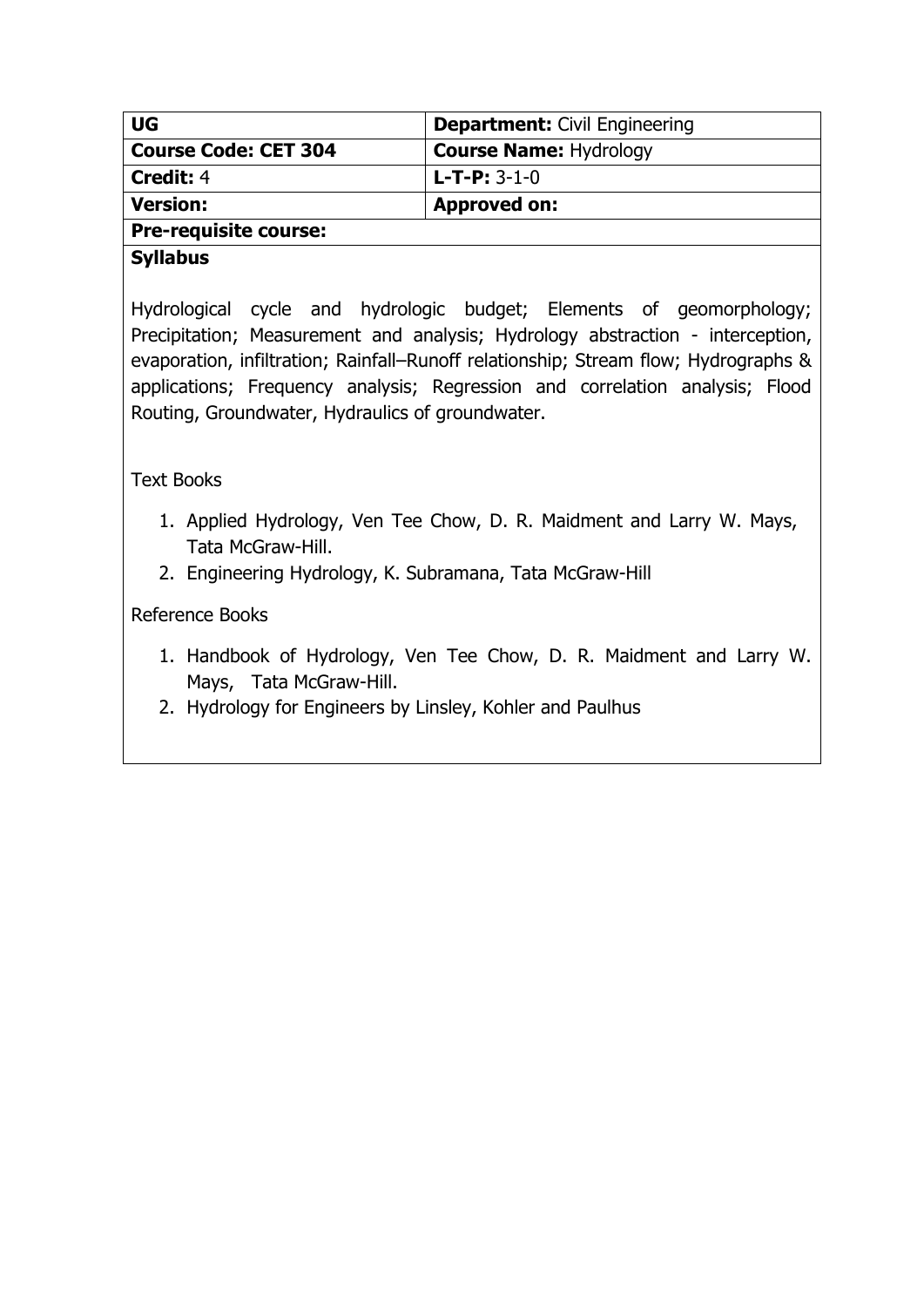| <b>UG</b>                                                      | <b>Department:</b> Civil Engineering |  |
|----------------------------------------------------------------|--------------------------------------|--|
| <b>Course Code: CET 305</b>                                    | <b>Course Name: Soil Mechanics</b>   |  |
| Credit: 4                                                      | l L-T-P: 3-1-0                       |  |
| <b>Pre-requisite course:</b> Basic Civil Engineering knowledge |                                      |  |

Introduction, Simple soil properties, Phase relations (weight volume relationships), index properties, classification of soils, soil structure and clay minerals. Principle of effective stress, Capillarity, permeability, Laboratory tests and Field pumping tests for permeability determination and seepage through soils: Two-dimensional flow; Flow nets and their characteristics; Uplift pressure, exit gradient, and piping; Criteria for filters, compressibility characteristics of Soils, compaction, compaction tests, field compaction methods and control, effect of compaction on soil properties, consolidation, Terzaghi's one-dimensional consolidation theory, consolidation test, computation of settlement, secondary consolidation, vertical sand drains, shearing strength of soils, Mohr-Coulomb failure criterion, Laboratory tests for shear strength determination, stress path concept, determination of pore pressure coefficients, Shear strength characteristics of clays and sands, Stress distribution, Boussinesq equations, Newmark's influence chart, Westergaard's analysis, Properties of rock materials, Point load strength index of rocks, Strength of rock materials in triaxial compression.

# **Books**

- 1. T. William Lambe, Robert V. Whitman, "Soil Mechanics", John Wiley and Sons, New York.
- 2. John N. Cernica, "Geotechnical Engineering: Soil Mechanics", John Wiley and Sons,

New York.

- 3. Rodrigo Salgado, "The Engineering of Foundations", Tata McGraw Hill Education Limited, New Delhi.
- 4. Leonard Obert and Wilbur I. Duvall, "Rock Mechanics and Design of Structures in Rock", John Wiley and Sons, Inc., New York.
- 5. Muni Budhu, "Soil Mechanics and Foundations", John Wiley and Sons, New York.
- 6. Alam Singh," Modern Geotechnical Engineering", CBS Publishers and Distributors Pvt. Ltd.
- 7. Gopal Ranjan and A.S.R Rao, "Soil Mechanics and Foundation Engineering", New Age International Pvt. Ltd, Publishers, New Delhi.
- 8. V.N.S. Murthy, "Principles of Soil Mechanics and Foundation Engineering", UBS Publishers and Distributors, New Delhi.
- 9. Shamsher Prakash and P.K. Jain, "Engineering Soil Testing", Nem Chand & Bros. Roorkee.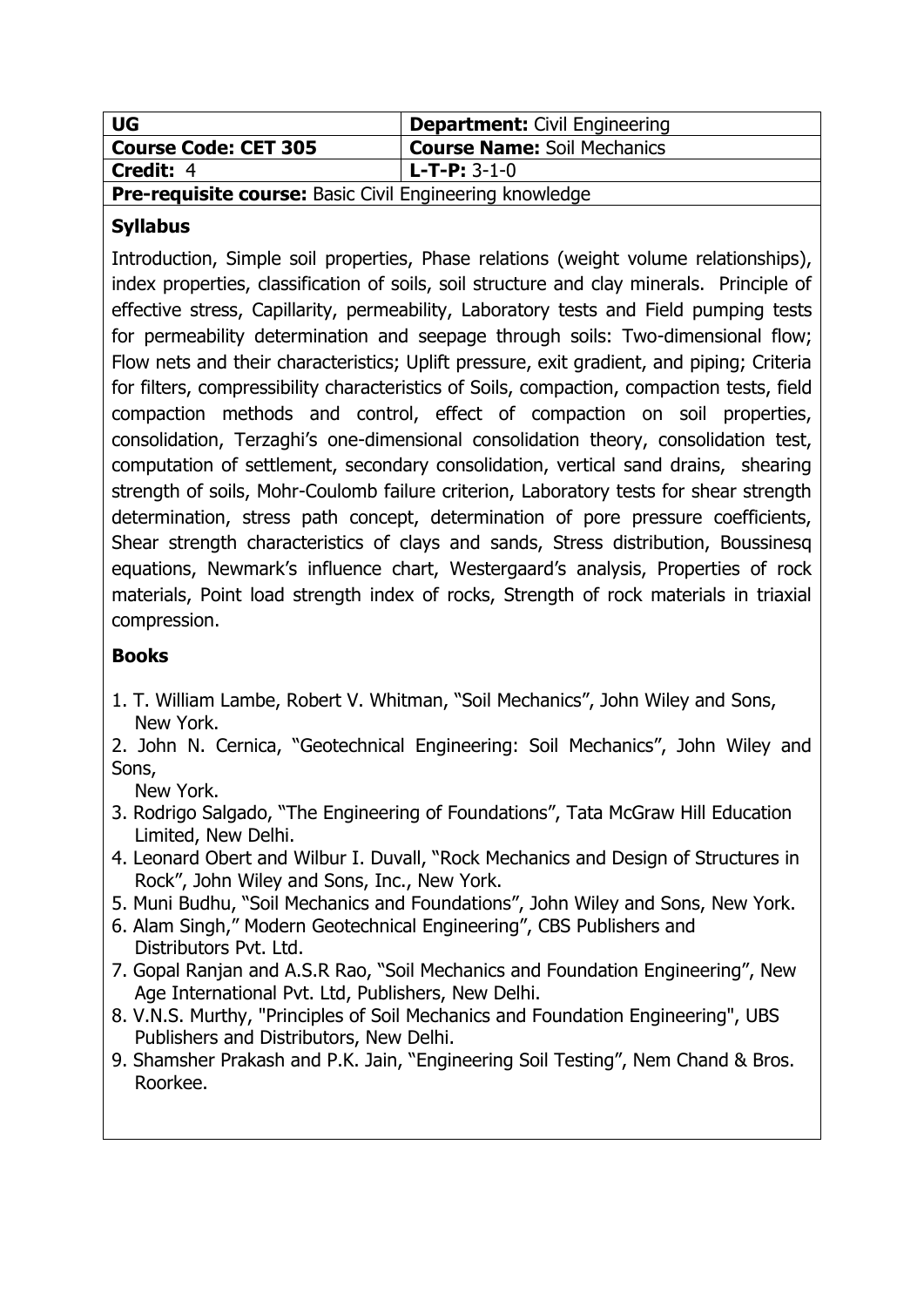| <b>UG</b>                    | <b>Department: Civil Engineering</b>       |
|------------------------------|--------------------------------------------|
| <b>Course Code: CET 306</b>  | <b>Course Name: Estimating and Costing</b> |
| Credit:3                     | $L-T-P:2-1-0$                              |
| <b>Version:</b>              | <b>Approved on:</b>                        |
| <b>Pre-requisite course:</b> |                                            |

Introduction: Drawings and specifications use in estimating, Role and qualities of an estimator, Process/flow of estimation, Units of measurement, and Types of estimates, Specifications, Introduction to estimating software, Estimate of Buildings and BOQ preparation: Methods, Earth work for buildings, Substructure work, super structure work, roofs, stairs, openings, arches, wall and floor finishes, RCC work, steel work, detailed estimate of a two storey building, Introduction to mechanical-electrical-plumbing work estimating, Estimate of Roads: Earthwork, Detailed estimate of bitumen and cc road,

Material estimation and Analysis of rates: abstract of materials, material cost, labour cost, and equipment cost, contingencies, overhead and profit, Misc. Charges, Analysis of rates, Tender, Tender Notice, Earnest money, Security money, Contracts, Work measurement and Payment: Measurement book use, payment process and mode of payment, Valuation: valuation of building, Method of valuation.

### **Text books**

1. Estimating and Costing in Civil Engineering by B. N. Dutta UBSPD publication

### **Reference Material**

1. Estimating in Building Construction by Frank R. Dagostino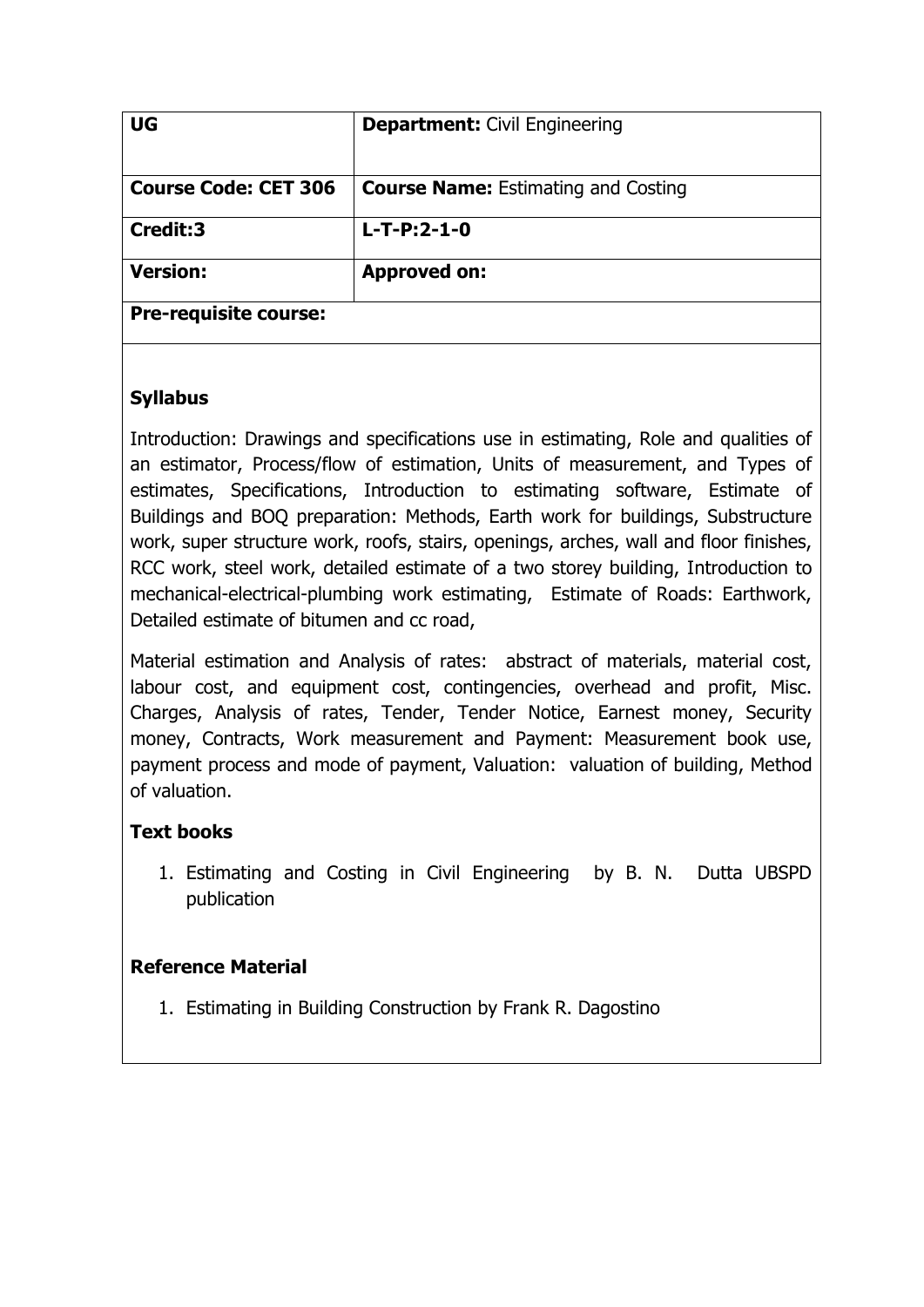| <b>UG</b>                                                           | <b>Department: Civil Engineering</b>                             |  |
|---------------------------------------------------------------------|------------------------------------------------------------------|--|
|                                                                     | <b>Course Code: CEP 307   Course Name: RC Design and Drawing</b> |  |
| Credit:2                                                            | $L-T-P: 0-0-2$                                                   |  |
| <b>Version:</b>                                                     | <b>Approved on:</b>                                              |  |
| <b>Pre-requisite course:</b> Structural Analysis-I, Build. Tech. II |                                                                  |  |

Design of real field structures with detailed drawings of following structures; Singly and doubly reinforced beams, cantilevers, balconies, staircases, slabs, T-beam floors, columns, Beam column connections, isolated and combined footings and Portal frames.

#### **Text Books**

- 1. RCC by Jain & Jaykrishna
- 2. RCC by Krishnaraju
- 3. RCC by Sinha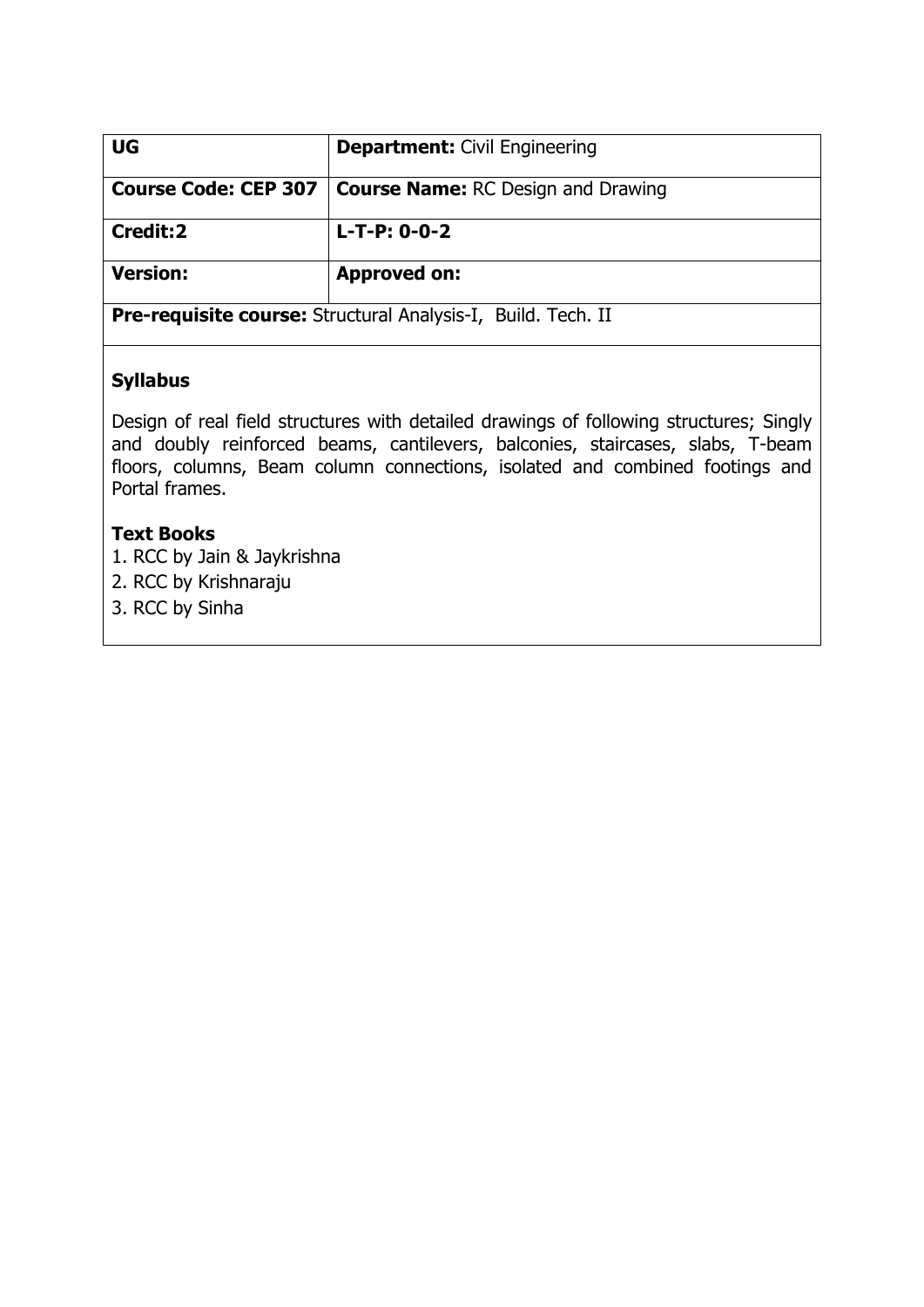| <b>UG/PG</b> : UG            | <b>Department: Civil Engineering</b>               |  |  |
|------------------------------|----------------------------------------------------|--|--|
| <b>Course Code: CEP 308</b>  | <b>Course Name:</b> Structural Analysis Laboratory |  |  |
| Credit: 1                    | $L$ -T-P: 0-0-2                                    |  |  |
| <b>Version:</b>              | <b>Approved on:</b>                                |  |  |
| <b>Pre-requisite course:</b> |                                                    |  |  |

## **List of Experiments**

- 1. To verify the reactions in a simply supported beam.
- 2. To measure deflections under unsymmetrical bending condition.
- 3. To verify Hooke's law and find Modulus of elasticity of a given wire material from load deflection graph.
- 4. To verify the buckling loads for the given struts.
- 5. To verify the centrifugal force formula
- 6. To determine Brinell's Hardness Test.
- 7. To draw influence lines for horizontal thrust of three hinge arch.
- 8. To verify of reciprocal theorem.
- 9. To verify deflections in curved members.
- 10.To verify Muller's Breslau's principle and to measure carry over factor for a prismatic beam.
- 11.To perform Charpy's impact test.
- 12.To determine tensile strength of steel bar and compressive strength of concrete using universal testing machine.
- 13.To determine fatigue load.
- 14.To determine torsional properties of cylindrical specimen.

**Reference** : Lab Manuals